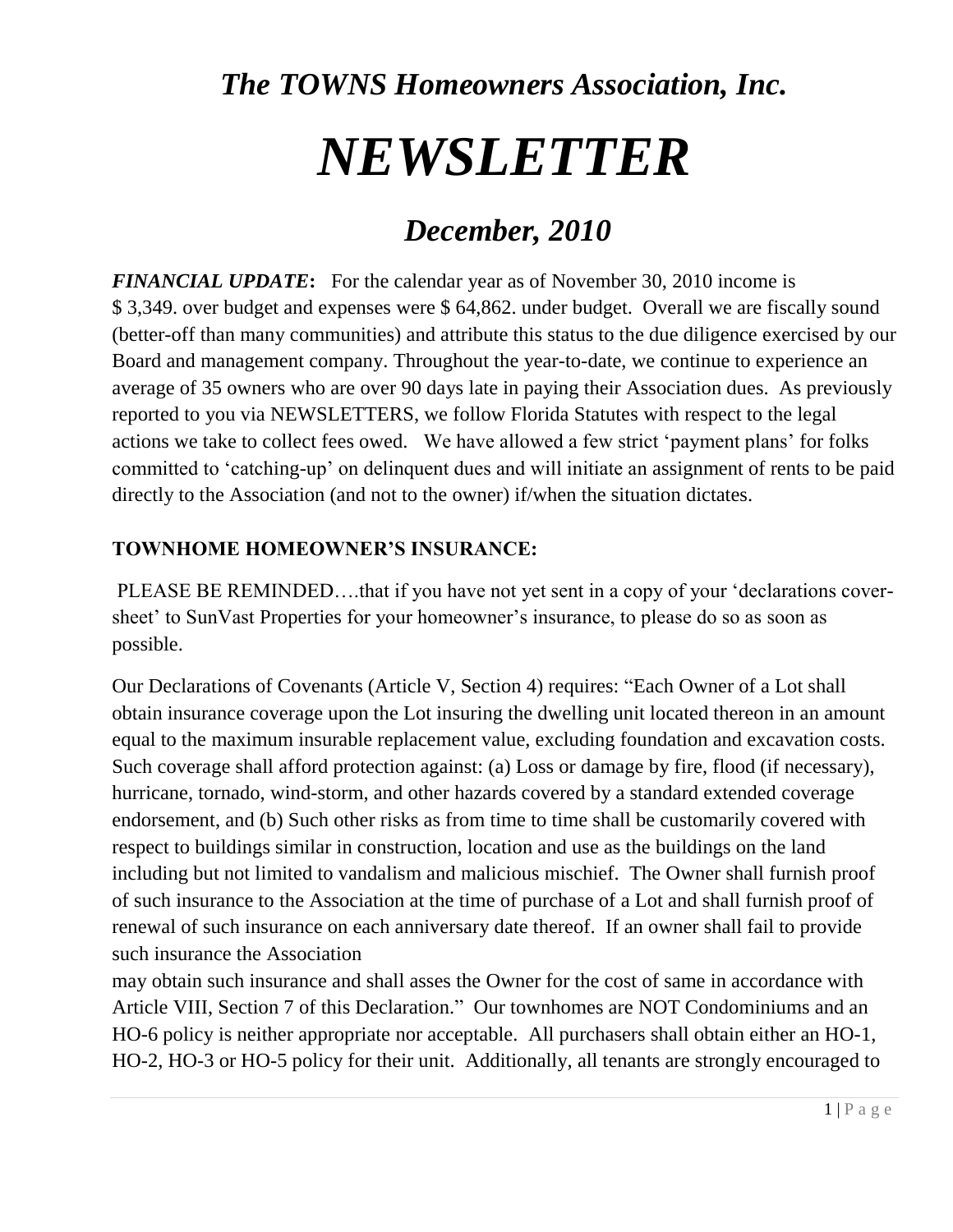purchase an HO-4 renter"s insurance policy to cover personal contents within the unit. The Association does not insure any townhome unit. If not already done, send a copy of your Proof of Insurance summary or declaration sheet to: SunVast Properties – 321 Interstate Blvd., - Sarasota, FL 34240.

# **MULCHING:**

The HOA will be surveying mulching needs next month and will plan to complete that project by early February.

# **CABLE TELEVISION:**

As reported in previous communications to you, over a period of many months during 2010, the Board attempted to negotiate a new cable TV bulk billing arrangement with Comcast. We were unable to achieve a contract that was fair and reasonable for the community. Consequently, beginning January 1, 2011 each owner must make his/her own individual arrangements for TV. Association dues for 2011 have been reduced as a result of this change. Also note that owners choosing satellite TV provider must heed the antenna placement restriction described below in this NEWSLETTER.

**A HUGE 'THANK YOU' TO ALL RESIDENTS…..**for your cooperation during the asphalt paving project.

**I DIDN'T KNOW THAT**…..WE CONTINUE TO HEAR residents tell others that they were not aware of certain restrictions, rules and regulations in our community. Following is a brief review and/or highlights of some of the more important restrictions and rules contained in: (A) our Declarations of Covenants, Conditions and Restrictions of the Towns at Lakeside (Florida Statutes require seller's to provide these documents to purchaser's), (B) Towns Rules and Regulations or (C) applicable City of North Port code regulations.

Our web site at: [www.townsatlakesidehoa.com](http://www.townsatlakesidehoa.com/) provides the up-to-date Declaration of Covenants with Amendments along with Towns Rules and Regulations. Please print them out, review them carefully, cooperate fully and be sure to provide them to any new Townhome buyer, per Florida Statute, or leasing tenant.

# **GARAGES** (Source: **Declarations, in part)**

The primary use of all garages in the properties shall be for the storage of motor vehicles. All garages must be capable, at all times, of containing the number of motor vehicles for which it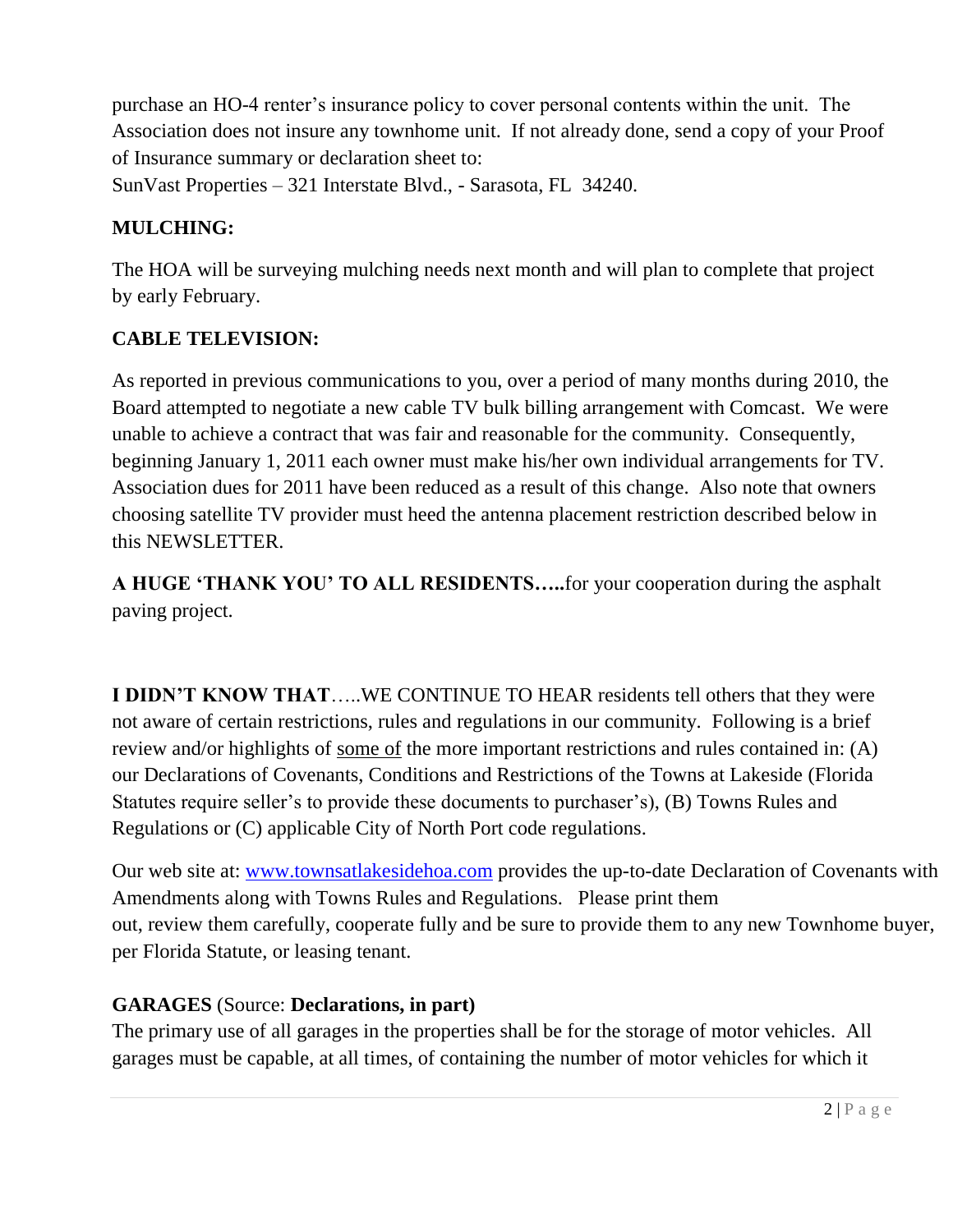was designed and motor vehicles shall be parked in the garages, except when in use by the Owner.

# **VEHICLE PARKING** (Sources: **Towns Rules**, **City of North Port**)

(*Towns Rules*) Townhome owners or their tenants are provided with at least **two** parking places for motor vehicles – one vehicle must be parked in the garage, a second may be parked on the driveway. A few townhome driveways can accommodate additional vehicles (without illegally being parked across the sidewalk). It is illegal for anyone to trespass and park their vehicle on another owner's property. Further, there is no entitlement for an owner or tenant to use a visitor vehicle parking pad except AFTER their garage contains a vehicle and the driveway contains all of the vehicles that it can legally accommodate.

# *REVISION TO AUTHORIZED VEHICLES, STORAGE & PARKING POLICIES-FEBRUARY 26, 2009. Adopted by the Board of Directors on December 30, 2010*

(*City of North Port*) Prohibits vehicular parking on city streets, over a sidewalk or straddling a curb (i.e., two wheels on street and two wheels on lawn, berm or sidewalk).

#### **TRASH CONTAINERS** (Sources: *Towns Rules*)

Garbage, trash and recycle material containers are to be kept in garages at all times except between the evening before the City pick-up when the waste containers can be taken to the designated street curb. After the waste is collected by the City of North Port, the containers are to be returned to the garage by the same evening of the City"s collection.

#### **ANIMALS** (Source: **Declarations**)

(Partial Listing) Certain pets may be kept on property only if they do not cause a disturbance or nuisance. Owners are required to keep dogs and cats on a leash at all times (unless kept in an enclosed area) and are to immediately remove all forms of waste from the properties. Pets cannot create excessive noise, emit noxious odors or create

unsafe or unhealthy living conditions. Breeding of pets is prohibited and no more than a total of two animals (dogs, cats or birds) may be kept.

#### **SIGNS** (Source: **Towns Rules**)

ONLY commercially made "For Sale/Lease" and appropriate "legal notice" signs (as may be required by legal proceeding) are allowed, under architectural control "location" specifications, to be displayed to the public view. Such signs must be less than 15" X 15" and be affixed to the **inside** of the front door window.